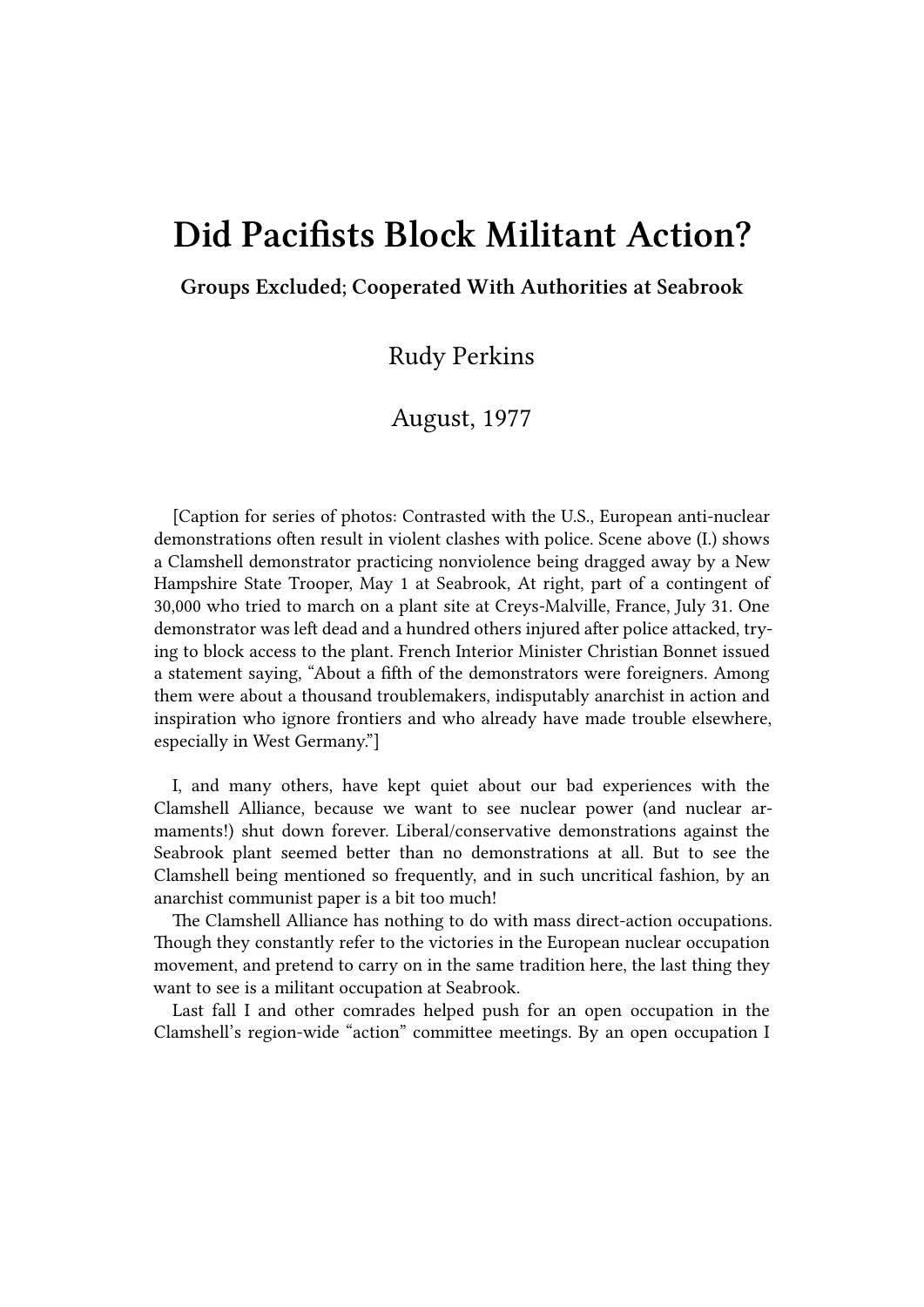mean one in which anyone who comes is welcome to participate, regardless of whether they have undergone the non-violence training. By an overwhelming margin the action committee, made up of "representatives" from the six-state region, approved an open occupation.

This would have made joint action by pacifists, environmentalists and leftists possible. But the self-appointed Clamshell coordinating committee, dominated by respectability-at-any-price Quakers and their fellow travelers, said the action committee had overstepped its mandate. There was to be no open occupation at Seabrook, the coordinating committee informed us.

The action committee backed down, so we walked out of the organization. Rebelliousness continued to surface periodically within the Alliance, but was always quashed by "stopping the nuke is the most important thing, isn't it?"

By the time of the April 30 demonstration the non-violence ideologues had a complete grip on the Clamshell Alliance. The "Occupier's Handbook" supplement had 9 rules listed on the front, with the statement: "[These rules] cannot be changed during the Occupation action." The rules included the following:

During the non-violence "preparation" (renamed from its original "training") people went through role-playing exercises where they turned over "provocateurs" (e.g., someone cutting a fence) to the police. "Occupiers" who brought cameras were encouraged to photograph any such provocative behavior, so that later identification, and distinguishing from Clamshell people, could be made.

- "all occupiers must have preparation in nonviolent action before taking part in the April 30 occupation"
- "no damage or destruction of PSCo or Seabrook property"
- "no running at any time"
- "no movement after dark"
- "no breaking through police lines"
- "no drugs or alcohol"
- "in case of any confrontation, we will sit down"

## **Fetish for Protecting Property**

Not only does the Clamshell go out of its way to cooperate with the authorities, they have an absolute fetish when it comes to protecting property and property rights. Odd, for a group calling for an 'occupation. ' They decided, before April 30,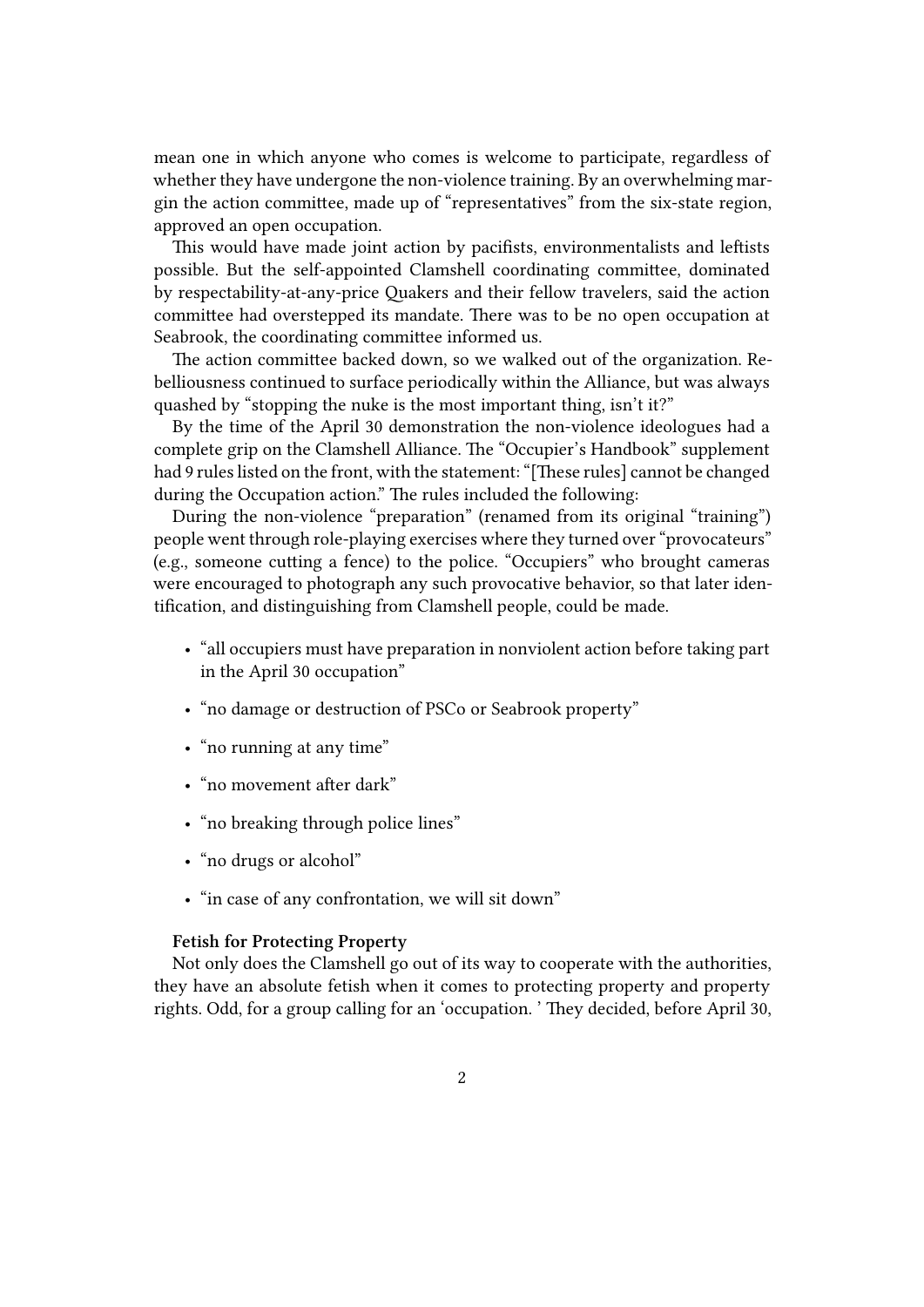that if the whole site was fenced in, they would just have a sit-in in front of the main gate.

As one Boston Clamshell organizer explained, "Cutting a fence is an act of violence," which would violate their fundamental commitment to non-violence.

Our affinity group could not stomach this conservative horse-shit and stopped having anything to do with the Clamshell Alliance. But in April we decided it was unbearable to let these non-violentists set the terms of what an occupation was and was not. We met with several Boston area Clam heavies (two of whom are American Friends Service employees) to tell them we planned to participate in the occupation, without their training, as an autonomous group.

We demanded representation on their decision-making bodies and all tactical information being given to other affinity groups. They told us that this was impossible. We would not be considered a part of the Clamshell occupation, and so would be denied legal and logistical support, information and representation. Furthermore, they admitted to us, that their, and the media's, use of the term "occupation" was somewhat "misrepresentative."

They claimed that the April 30 demo was really a "civil disobedience action whose goal was an occupation if that was possible"...that is, if the cops allowed them. The lying dogs leading Clamshell have never intended a real occupation, yet each time (August 1, August 22, April 30, and no doubt in the future) have billed their symbolic civil disobedience as a mass occupation in order to cash in on everyone's excitement about the genuine direct actions at Wyhl and elsewhere in Europe.

## **Deal Between Clamshell and Co.**

Fortunately for Clamshell, the cops did allow them their "occupation" April 30. Clamshell and PSCo lawyers worked out a deal temporarily pulling back the boundaries of the court's injunction to cover only the fenced-in core construction area. Clamshell did its part, keeping its "occupiers" from climbing or cutting the fence.

The whole thing was nice and orderly, a media event, an appeal to ruling class sympathies. ("Speak reason to power," the Quakers say.) Direct action means you're not asking anyone's favors–you're taking things into your own hands. Unless the consciousness and methodology predominant in the Clamshell Alliance are defeated, direct action will never be a part of the anti-nuclear movement here.

For peace, not the ideology of peace

For a genuine occupation movement

For an end to nuclear society

– Rudy Perkins Somerville, Mass.

## **Clamshell Speaker Confirms Charges**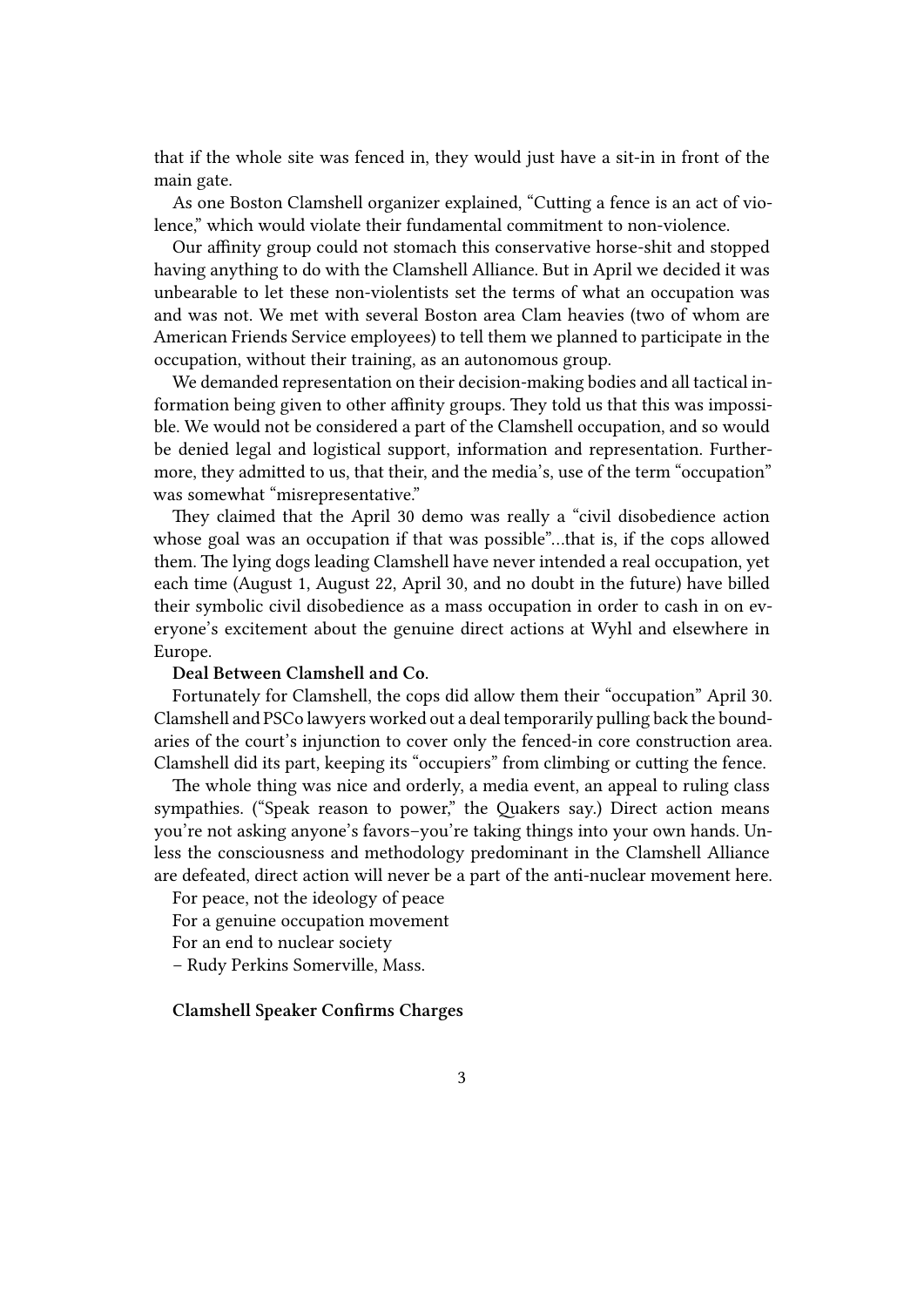On the 3rd of August, Michigan's Safe Energy Coalition (SECO) sponsored a meeting and talk by Harvey Wasserman, national spokesman for the Clamshell Alliance, to drum up support for its August  $6<sup>th</sup>$  demonstration at the site of Fermi II, the controversial nuclear power plant being constructed in Monroe, Michigan.

The evening began with an hour-long film co-written by Wasserman which documented the origins and rise of Clamshell, from the attempt of 18 people to plant trees at the Seabrook nuclear plant site to the arrest of 1,400 persons there last May. Unfortunately, the presentation contributed no greater understanding of the perils of nuclear energy (which, considering the audience's apparent lack of background, would have been helpful) and served as little more than an entertaining vehicle for the Alliance.

The movie was followed by a short talk by Wasserman, whose glaring naivete and absolute lack of any analysis of the role of capitalism in the proliferation of nuclear power rendered his speech virtually valueless. At one point he waxed enthusiastic about the staggering employment possibilities of "mass producing" solar energy, conveniently neglecting the consideration of who would be controlling this production.

Toward the end of the question and answer period, when asked by an FE staffer whether Clamshell had indeed excluded groups and cooperated with the police as Rudy Perkins (see above article) had charged, Wasserman responded with a 'yes' to both, suggesting that if the questioner wanted to have a violent demonstration he could have one of his own. Adamantly stressing the principles of non-violence, Wasserman even went so far as to blame "radicals" for ruining the recent demonstration at Creys-Malville, France because of their attack on the police.

"The police are not the enemy," Wasserman insisted, totally ignoring the role of the police as the strong-arm of the State and hence protector of corporate property. Our staffer, in turn, accused him of repeating the bullshit lies of the capitalist press and told him we thought that those who turned in people were cops as well. He simply shrugged and scanned the room for other questions–questions easier to answer.

– FE Staff